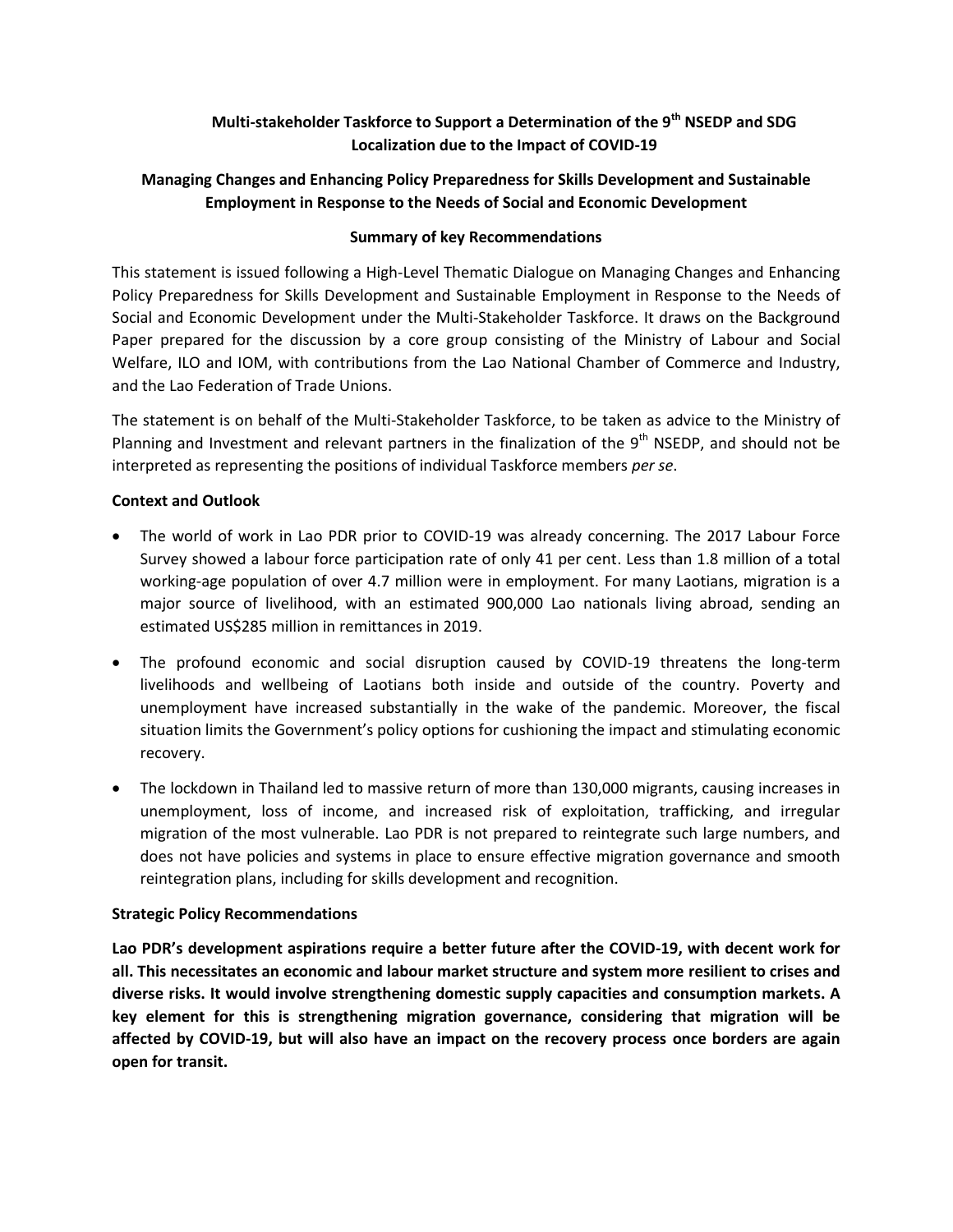**Links need to be forged with labour, employment, skills (re)training and migration policies to maximize positive effects of domestic and foreign direct investment for local SMEs, skills development, employment and resource transfer; social protection; migration and human mobility governance; labour standards and compliance with labour law for decent work and safety and healthy workplaces.**

• Four pillars of response are recommended for consideration the 9<sup>th</sup> NSEDP and 5<sup>th</sup> 5-year Labour and Social Sector Development Plan in light of the impact of COVID-19 (with more detailed recommendations under each in the Background Paper).

# **Pillar 1: Managing Changes for Quality Skilled Workforce Development and Job creation in the context of slower economic growth**

- The impacts of the pandemic on Lao PDR's labour market will be conditioned by factors both inside and outside the country. As economic conditions outside the country are uncertain, the 9<sup>th</sup> NSEDP has a critical role to play in strengthening domestic opportunities for decent work.
- The MSME sector in Lao PDR constitutes the backbone for job creation, accounting for more than 80 per cent of employment, and contributes to gender equality and youth empowerment through business participation. However, the containment measures in response to the pandemic have hit the MSME sector hard. The government needs to become better prepared to support the survival (and revival) of viable MSMEs and to make them more robust. When boosting the role of Lao MSMEs, the NSEDP needs to strive toward full and productive employment and decent work for all. Promoting digitalization and simplifying regulatory requirements would encourage service providers to keep transnational channels open and transaction costs low.
- Particular attention should also be given to the implementation of the National Rural Employment Strategy (2020-2025) in the NSEDP implementation as a crisis responsive measure and as a major approach to increase proportion of the rural female and male labour force in formal employment in line with the Vientiane Declaration on Transition from Informal Employment to Formal Employment towards Decent Work Promotion in ASEAN.

#### **Pillar 2: Promoting labour standards and compliance with labour law for decent work**

- Recovering towards a better labour market will require the NSEDP to prioritize implementation and enforcement of labour standards and national labour law. In Lao PDR, the challenges of poor job quality have been linked to the limited adoption and enforcement of national and international labour standards and law. Too many Lao workers, especially women, are trapped in poor quality jobs leaving the majority of Lao workers to earn too little to escape from poverty. Securing decent employment is particularly difficult for young people and women. Labour standards can guide the management of short-term negative labour market effects. Importantly, labour standards have been increasingly included in the regional and international trade agreements.
- Tripartite cooperation and dialogue will help to improve the design and implementation of the labour market policies to complement economic and trade policies. This involves consistently cooperating with the private sector and workers organizations on potential impacts on business and workers.